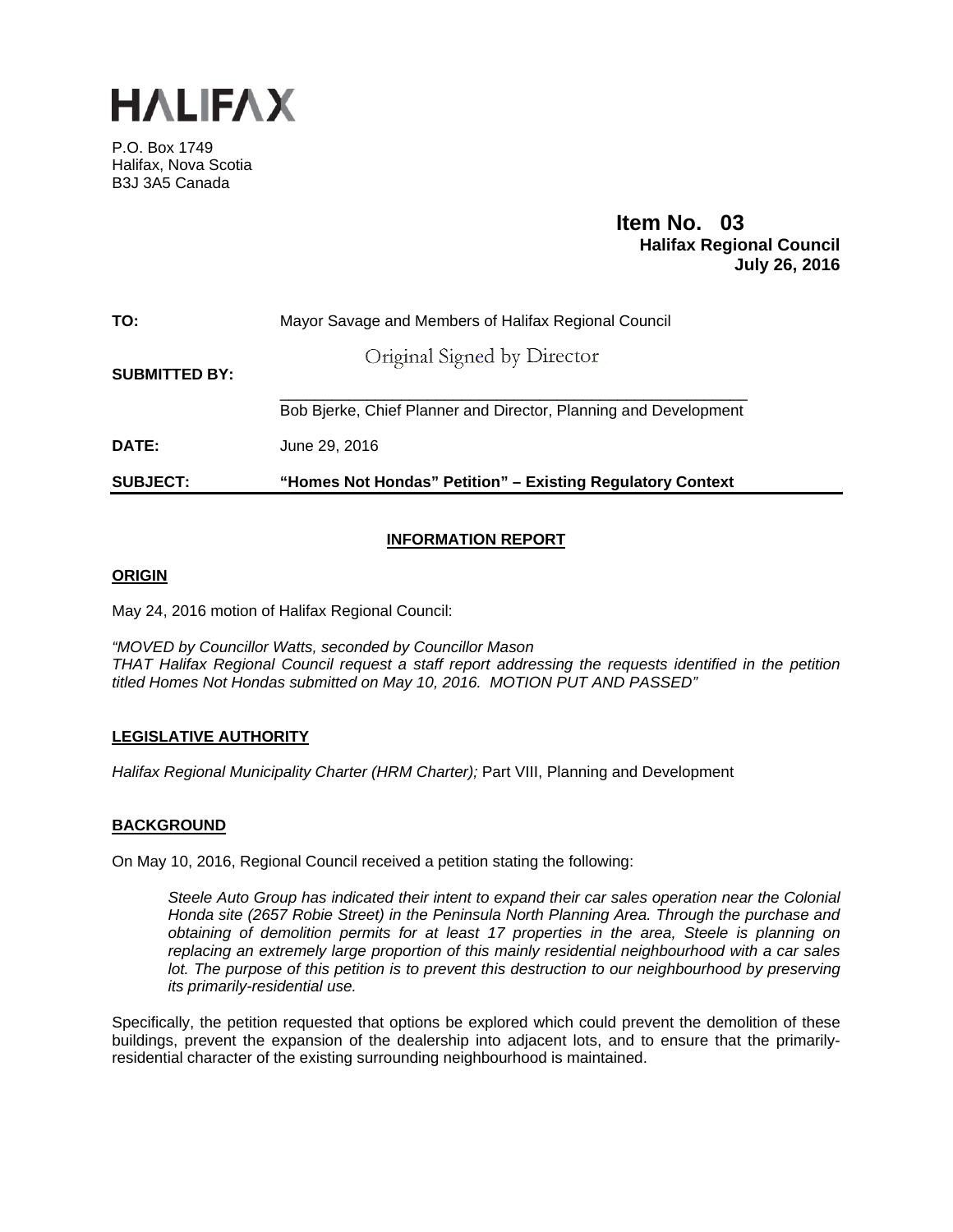Within the immediate area, some surrounding homes have been boarded shut in preparation for their imminent demolition while others have been demolished. Permits have been issued which allow this to take place in accordance with all required processes.

Currently, all properties within the blocks located on either side of Robie Street located south of the Bloomfield Centre and north of North Street share both the C-2 Commercial Zone of the Halifax Peninsula Land Use By-law as well as the MJC (Major Commercial) designation of the Peninsula North Secondary Municipal Planning Strategy. This uniformity notwithstanding, it is acknowledged that the character of the properties currently existing within this area is diverse.

The current development of May Street and Fern Lane consists of older stock low rise residential development with buildings mostly containing a single residential unit, with a few multiple unit residential buildings and commercial spaces interspersed. Conversely, properties fronting Robie Street and on the block to its immediate west are primarily commercial in nature containing a mixture of automotive sale, automotive repair, restaurant, and retail uses, in addition to a smaller number of residential dwellings.

#### **DISCUSSION**

#### As-of-Right Planning Process

The land use by-law affords land owners development rights which can be exercised through the as-ofright application process. Land use by-laws within the Municipality have been created and adopted through a process wherein the broader community was consulted and engaged in their production and individual land owners had the opportunity to engage Council at a public hearing prior to their adoption. Land owners must be able to rely on the rules that are considered and adopted by Council through this due process, as these rights have as significant impact on the value and utility of their property.

In the as-of-right process, prescriptive, quantitative rules and regulations regarding the use of buildings as well as their size, siting, landscaping, and parking are laid out within a land use by-law adopted by Council. In cases such as this, a property owner may submit an application to the Municipality to be considered against the land use by-law rules. The administration of these rules is carried out by Development Officers who are staff appointed by Council to make decisions of this nature on their behalf.

The benefit of the as-of-right development process is that Council may approve numerous sets of rules and regulations in the form of 'zones' which guide the ongoing development of a community. Decisions as to what uses are and are not allowed, or what size a building can be are made as a single decision ahead of time. This provides certainty and security for land owners, or potential purchasers, as to what development rights they, as a property owner, have as well as what uses could potentially occur on properties surrounding them.

In the case of Colonial Honda, the C-2 Commercial Zone permits the use of "motor vehicle dealers" as an 'as-of-right' use. Any application assessed to be consistent with the prescriptive rules of the land use bylaw as it relates to this use or any proposed structure on the lands would be approved by a Development Officer.

#### Amending the Land Use By-Law

In order to adopt a change to the land use by-law to remove specific uses from being permitted in an area or zone, staff would require direction from Council. With this said, the Centre Plan process is currently underway as is outlined in more detail in the sections of this report below. It is important to note that any amendment to the land use by-law would be limited to development applications made from the time of by-law approval and onward. Canadian case law (*Boyd Builders* case [1965] S.C.R. 408) provides that the owner of the existing auto dealership enjoys certain *prima facie* rights to utilize their recently acquired lands in a manner consistent with the rules under which permits were originally issued. As such, the existing development rights afforded to the property owner cannot be removed in this manner.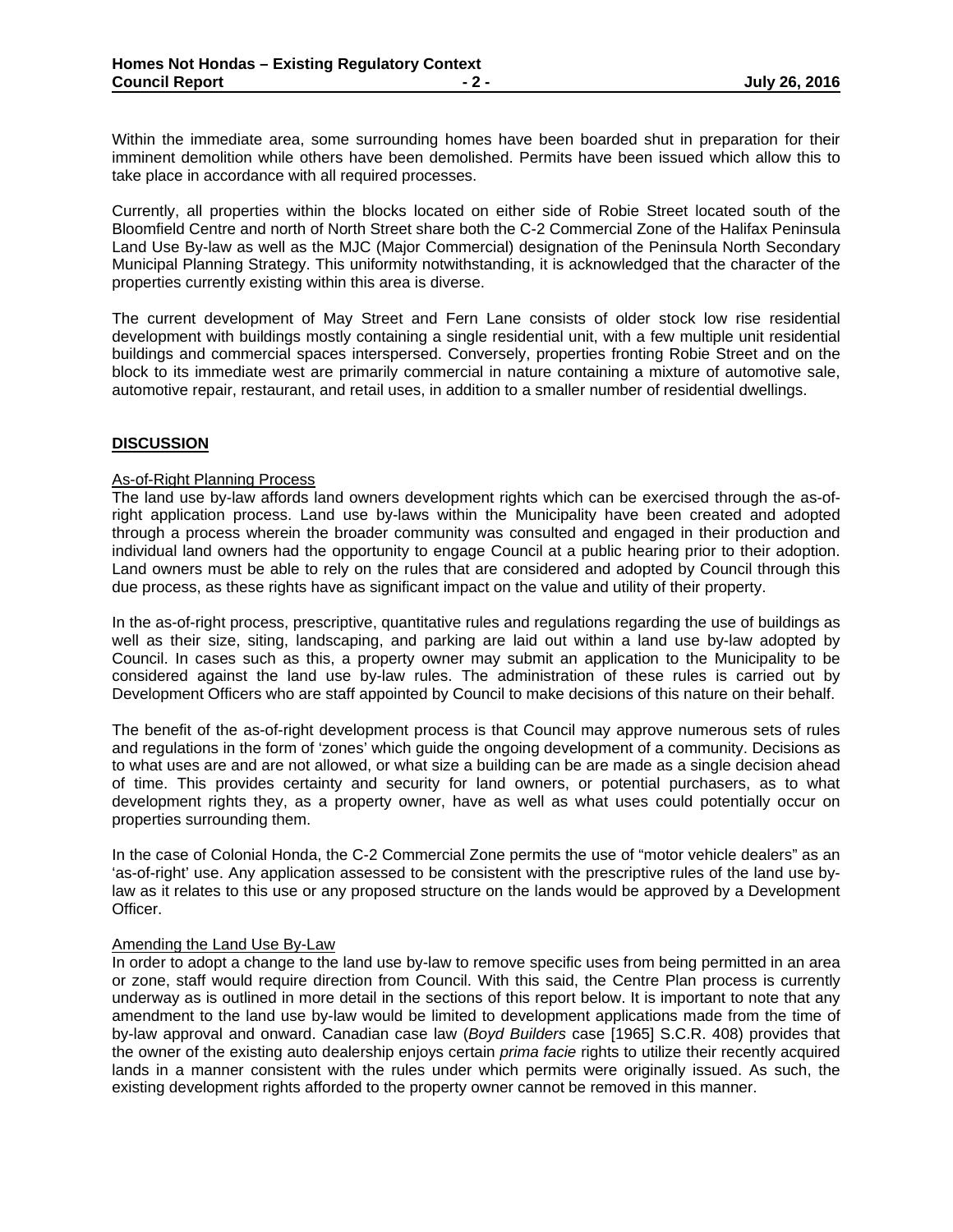#### **Demolition**

Prior to the demolition of an existing structure within the Municipality, a land owner is required to make application for a demolition permit. With the exception of properties listed on the Municipal Heritage registry or structures located within a heritage district, demolition permits deal with the safe and timely demolition of structures, and the proper disposal and recycling of demolition materials. Non heritagerelated demolition permits do not, and cannot under the *HRM Charter*, address issues such as the existing fabric of communities, architectural merit, or a development that may or may not be proposed subsequent to the execution of a demolition permit.

While the Halifax Regional Municipality Charter contains provisions to require demolition in cases where a property has become dangerous or unsightly to the point of being unsafe, it does not include authority for the Municipality to prevent demolition of privately owned buildings with the exception of the aforementioned heritage related cases. Even in cases where a building is a municipally registered heritage property, Council does not have the ability to prohibit demolition. As per Section 18 of the *Nova Scotia Heritage Property Act* as follows*,* where an application to demolish a heritage building has been denied, the owner may demolish the building after three years:

*"Where the municipality does not approve the application, the property owner may, notwithstanding Section 17, make the alteration or carry out the demolition at any time after three years from the date of the application but not more than four years after the date of the application."* 

### Relationship to the Centre Plan

The neighbourhood in question was last comprehensively planned for in the mid-1980's when the commercial zoning and policy designations were applied. At that time, it was felt that the future character of Robie Street and its surrounding properties would transition to one which allowed for large assembled properties containing vehicle oriented commercial uses. Some of these uses exist in this location today. Through the public consultation process of the Centre Plan to date, the future of Robie Street, and more specifically the expansion of the Colonial Honda dealership has been discussed at length. It is anticipated that updated policies and Municipal Planning Strategy designations could be applied to areas like these which better reflect the desire of the community to retain the residential character and better integrate into the existing scale of development on streets such as Fern Lane and May Street. It is anticipated that the Centre Plan will be before Regional Council for consideration by the end of 2016.

#### **Conclusion**

Prohibiting the demolition of privately owned buildings and the expansion of the existing car dealership is not possible given the existing authority held by Regional Council in addition to the as-of-right provisions allowed within the current Land Use By-law. That notwithstanding, updates to policies that govern use and form are anticipated within the upcoming Centre Plan to ensure established neighbourhoods are developing in a manner consistent with the desires of the community at-large as well as Council. Additionally, the 2016 Planning and Development business plan is committed to providing a staffing complement and organizational structure which will ensure plans are kept current in the future and reviewed on a regular basis in an effort to avoid these situations.

#### **FINANCIAL IMPLICATIONS**

There are no financial implications associated with this report.

#### **COMMUNITY ENGAGEMENT**

There was no community engagement performed on the content of this report. Additional information in relation to the as-of-right development approval process is available on the Halifax.ca website at http://www.halifax.ca/as-of-right-development/documents/GuidetoAsofRightDevelopment.pdf.